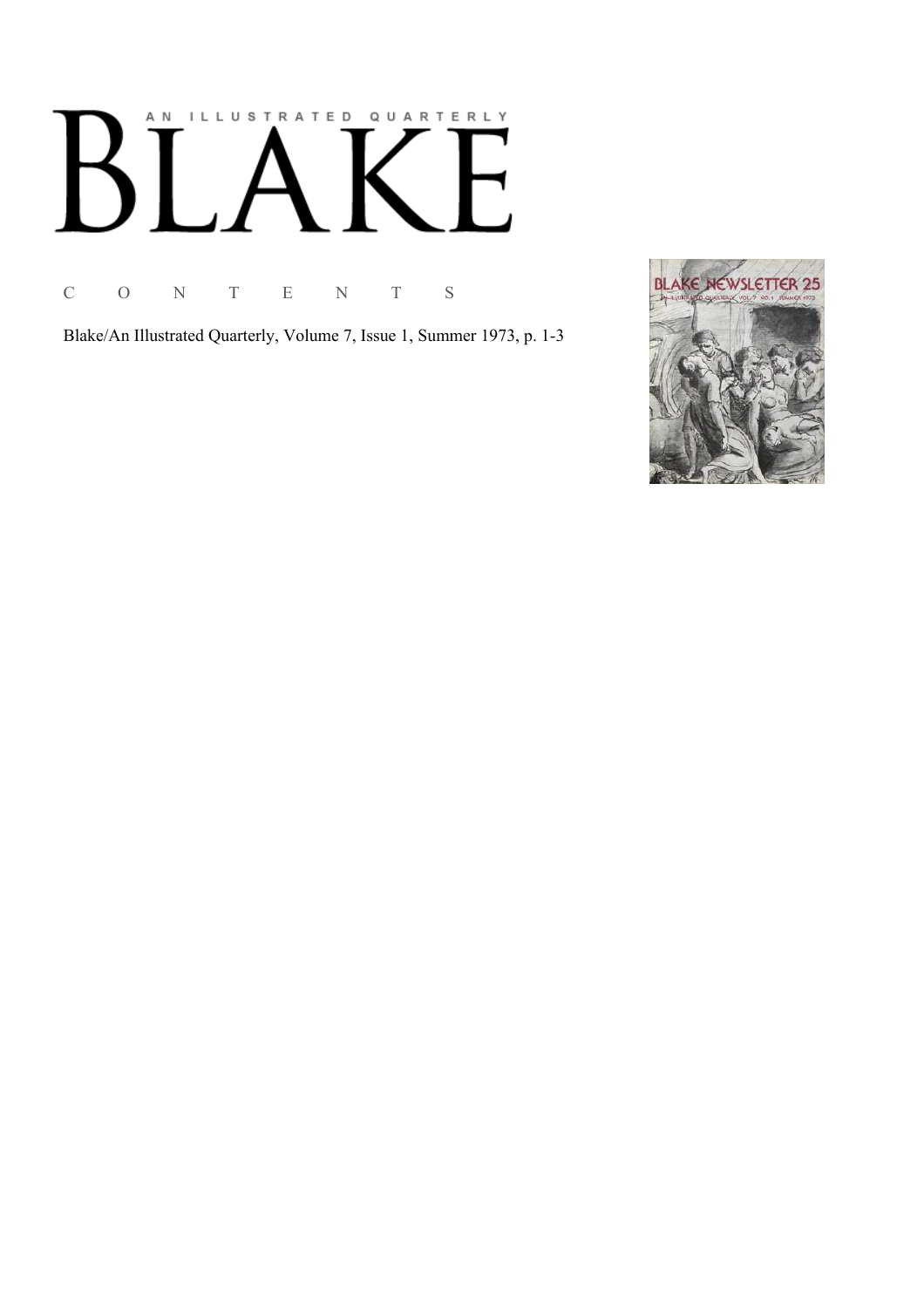# BLAKE NEWSLETTER 25

AN ILLUSTRATED QUARTERLY VOL. 7 NO. 1 SUMMER 1973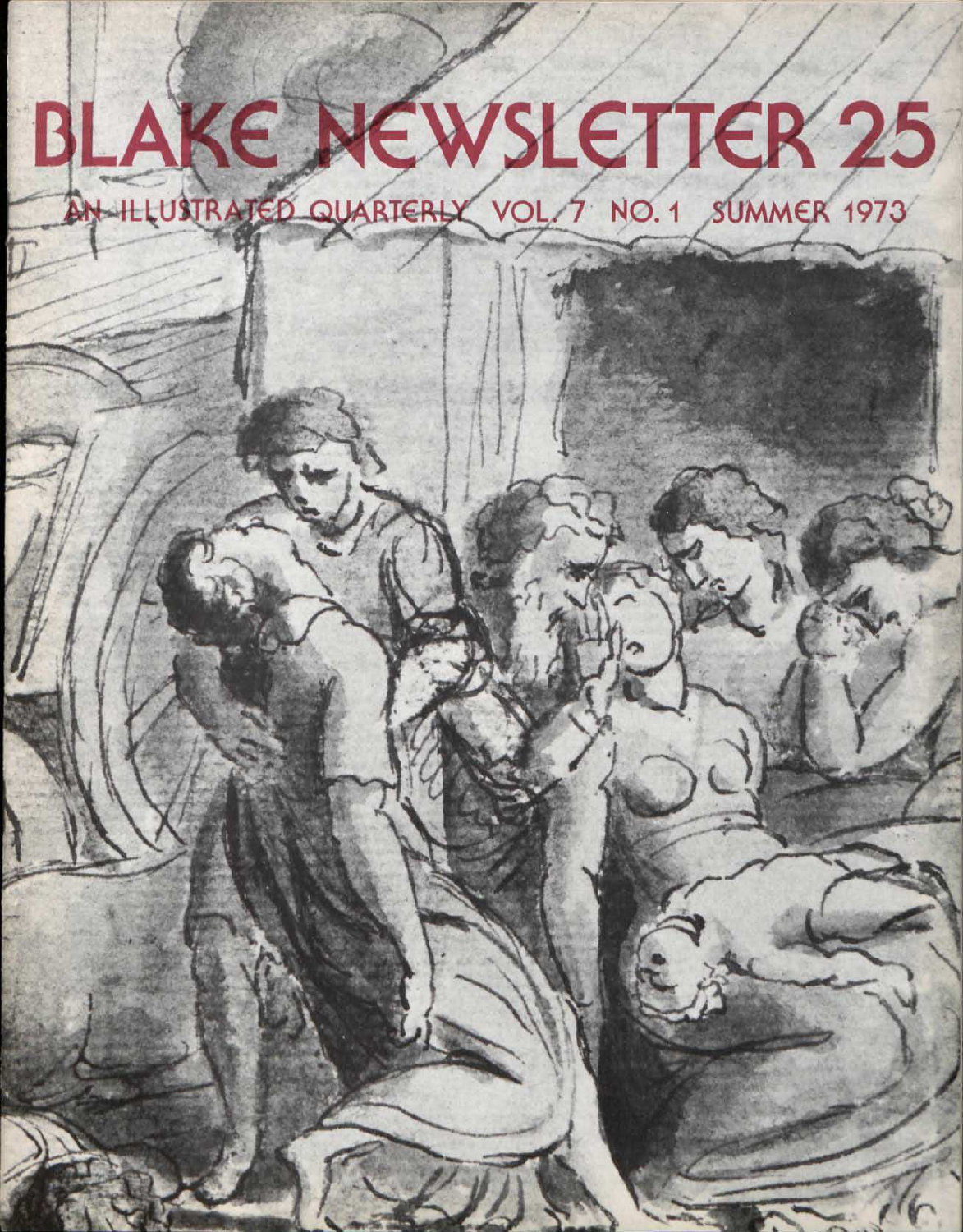